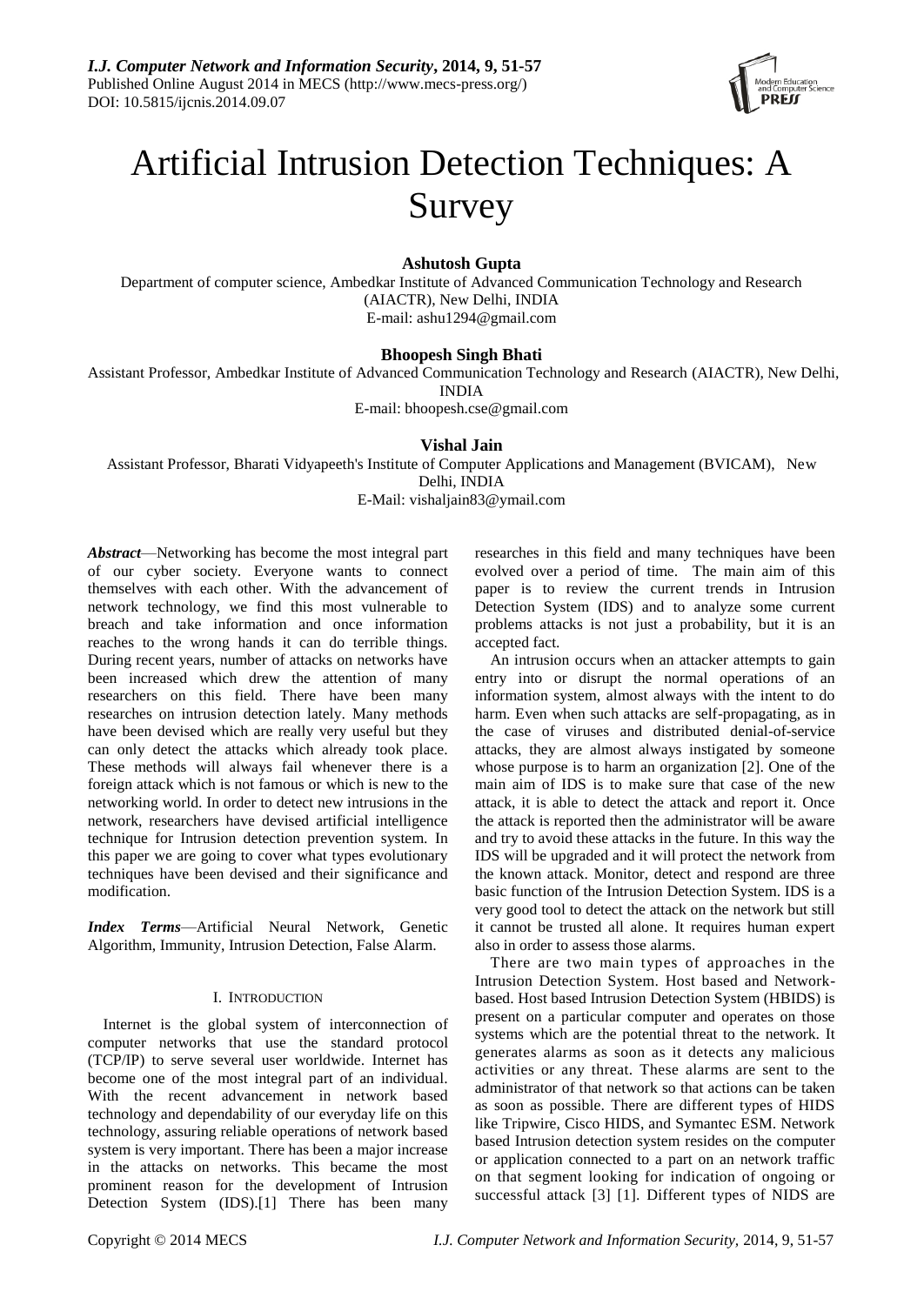Snort, Netprowler.

The rest of the paper is divided as follows. Section2 describes some related work on intrusion detection approaches, comparison is also being made between this section. In section 3, genetic algorithm and its use in intrusion detection is explained. Section 4 presents artificial neural network and its application in many IDS. Section 5 shows how artificial immune system is effective in detecting and defending intrusions. Comparison is also being made between three evolutionary intrusion detection systems. The conclusion is given in section 6.

## *A. Intrusion Detection Approaches :*

There are many approaches which are proposed by many researchers. We classified these approaches into two groups Traditional approaches and Evolutionary approaches. Those approaches which do not involve any type of Artificial Intelligence (AI) are taken under Traditional approaches and those which involve AI are termed as Evolutionary algorithm.

Traditional approaches are like statistical-anomaly approaches, rule based approaches, Expert system approach, pattern recognition approach, agent based approaches etc.

Evolutionary approaches include artificial neural network approach, Genetic algorithm approach, Artificial immune system, Fuzzy Logic approach etc.

## II. RELATED WORK: TRADITIONAL APPROACHES FOR INTRUSION DETECTION

## *A. Statistical Anomaly Intrusion Detection System*

It collects statistical summaries by observing traffic that is known to benormal. This normal period of evaluation establishes a performance baseline. Once the baseline is established, the stat IDPS periodically samples network activity and, using statistical methods, compares the sampled network activity to this baseline. When the measured activity is outside the baseline parameters, exceeding what is called the clipping level, the IDPS sends an alert to the administrator.

Advantage of stat IDPS is that it can easily detect new attacks as it is always looking for anomalous activities. But these systems require a lot of CPU usage and memory as they are processing the data packets all the time. Other disadvantage of this IDS is that it may not detect some small changes or can generate the false alarm. Sorting of these false alarm will again require human expert and this leads to the consumption of time and labor. [4]

## *B. Signature Based Intrusion Detection System*

A signature-based IDPS (sometimes called a knowledge-based IDPS or a misuse-detection IDPS) examines network traffic in search of patterns that match known signatures—that is, preconfigured, predetermined attack patterns. Signature based IDPS technology is

widely used because many attacks have clear and distinct signatures, for example: (1) foot printing and fingerprinting activities use ICMP, DNS querying, and email routing analysis (2) exploits use a specific attack sequence designed to take advantage of a vulnerability to gain access to a system [5].

It has many disadvantages too. It has to be updated time to time otherwise new attacks might get their way through these IDPS. It is considerably slow and also requires the memory space for processing and comparing the pattern.

## *C. Rule based Intrusion Detection System*

This IDS is totally based on some predefined rules that are provided by the administrator. Each rule has specific operation in the system. These rules are being updated time to time so that known attacks can be detected very easily.

Besides the fact that the false alarm in this IDS is very less, there are many drawbacks in this IDS. It cannot detect many new attacks. It requires a human expert to constantly upgrade this system [6].

## III. EVOLUTIONARY APPROACHES FOR INTRUSION **DETECTION**

This type of intrusion detection involves many Artificial Intelligence (AI) techniques. Here are some of the Evolutionary approaches using those techniques.

| <b>Intrusion</b>                    | <b>Network Based</b>                                                                                        | <b>Host</b><br><b>Based</b>                                                                                            |  |
|-------------------------------------|-------------------------------------------------------------------------------------------------------------|------------------------------------------------------------------------------------------------------------------------|--|
| <b>Detection</b>                    | <b>Intrusion</b>                                                                                            | <b>Intrusion</b>                                                                                                       |  |
| <b>System</b>                       | <b>Detection System</b>                                                                                     | <b>Detection System</b>                                                                                                |  |
| Presence                            | Present on<br>the<br>computer/applicat<br>ion connected to<br>of<br>part<br>an<br>organization's<br>network | Present on the<br>particular server<br>a a<br>system,<br><sub>or</sub><br>denoted as host,<br>and controls<br>activity |  |
| of<br>Types<br>software             | Snort, Cisco<br><b>NIDS</b><br>and<br>Netprowler                                                            | Tripwire, Cisco<br><b>HIDS</b><br>and<br><b>Symantec HIDS</b>                                                          |  |
| <b>Basis</b>                        | Signature<br>comparing                                                                                      | Configure and<br>alteration                                                                                            |  |
| Advantage<br>s of IDS               | <b>Network</b><br>operations may<br>not get disturbed<br>in this IDS                                        | the<br>Detect<br>irregularity in the<br>attack                                                                         |  |
| Limitation<br>s of IDS              | Not capable to<br>analyze encrypted<br>data                                                                 | Requires huge<br>not<br>memory<br>suitable for large<br>traffic network                                                |  |
| <b>Attacks</b><br>being<br>detected | DOS,CGI, Port<br>Scans, SHB<br>probes Layer 3                                                               | File Integrity<br>Shell<br>check,<br>Attack, FTP<br>Scans,<br>SQL<br>Injections                                        |  |

Table 1: Comparison between different approaches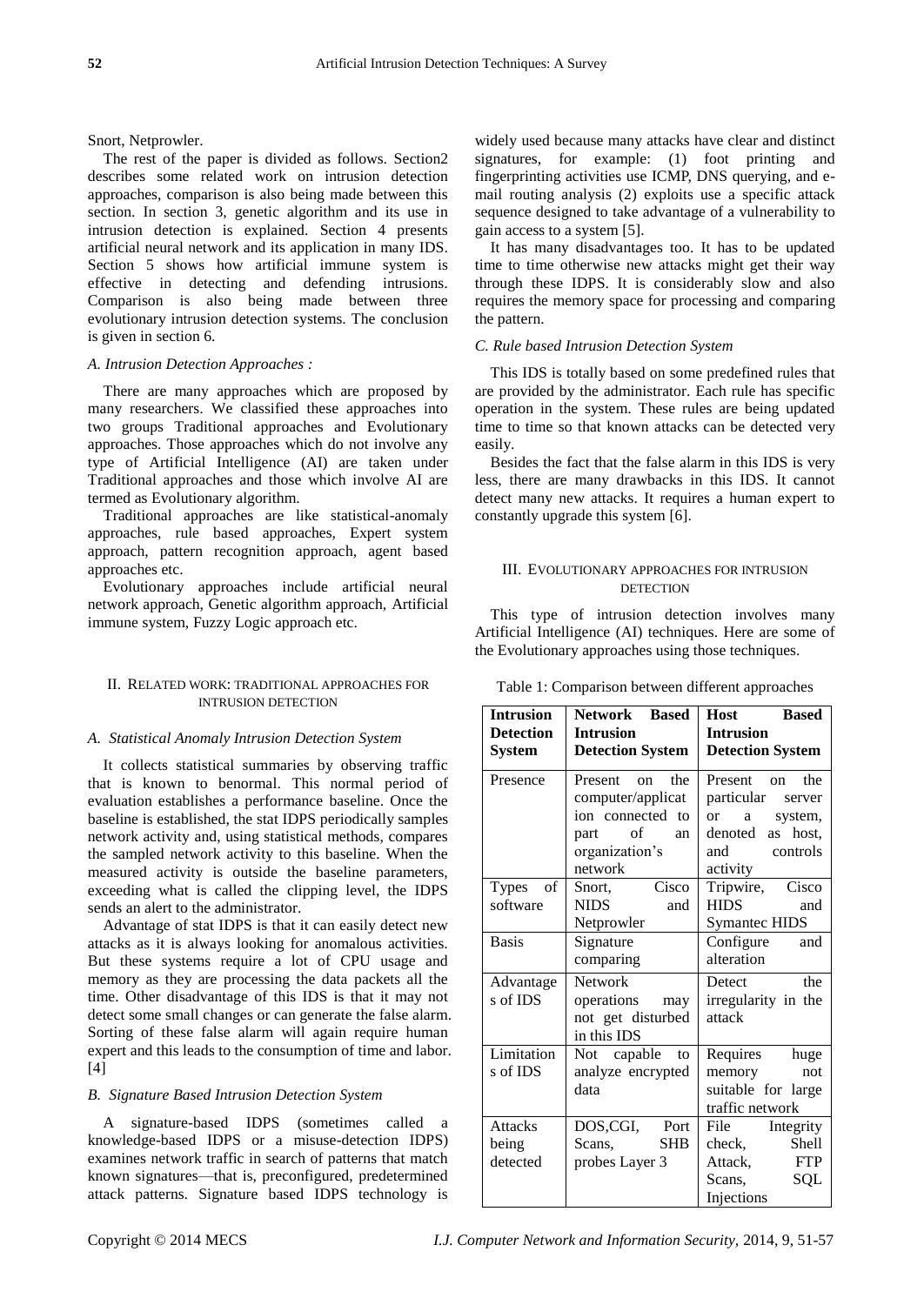These intrusion detection techniques are being devised because they can deal with uncertain and partially true data. The main idea of involving evolutionary algorithm is to increase the efficiency of the IDS.

There are many techniques that are devised to detect the attacks and prevention of those attacks

## IV. INTRUSION DETECTION BASED ON GENETIC ALGORITHM

Genetic Algorithm can also be very helpful in IDS. Genetic Algorithms are computerized search and optimization algorithms based on the mechanics of natural genetics and natural selection. In order to understand the working GA, biological background is very important. All organisms consist of cells as their building block. In each cell, there are chromosomes which further consist of strings of DNA. A chromosome consists of genes on the blocks of DNA. Every gene encodes a particular pattern. These patterns decide the traits. During the creation of an offspring, recombination occurs and in that process genes from parents form a whole new chromosome in some way. The new created offspring can then be mutated. Mutation means that the element of DNA is modified [7]. The fitness of an organism is measured by means of success of organism in life. Genetic Algorithms are inspired by Darwinian Theory of Survival of the Fittest. Algorithm is started with a set of solution called populations. Solutions for one population are taken and used to form a new population. This is motivated by a hope that a new population will be better than the old one.

Genetic Algorithm uses the process of natural selection and crossover in which chromosome like in which chromosome like data structures are used and these chromosomes are evolved with the help of mutation and recombination processes. An evaluation function is used in order to calculate the validity of each chromosome which should be fit from the previous generation chromosome.[8] For survival and combination of chromosomes is biased towards the fittest algorithm. Fitness function is applied in order to get the fitness score and based on this score forthe crossover to create new rules or hypothesis. So each time there is a new attack, the algorithm will automatically update itself in order to detect new malicious activities. This makes the approach for better than any approach present in the field of Intrusion Detection. Genetic Algorithm is capable of evolving rules that match only attacks on the network. For more clarity, the figure 1 is also included which demonstrates the basic Genetic Algorithm process[8].In the paper of Wei Li et al [9], the rules are in the form of basic if then else form:

## If {condition} then {act};

The *condition* here refers to those criteria which satisfy the attack. The *act* above describes those security policies which should be taken whenever these attacks are encountered. The basic idea behind applying GA is to detect any malicious activity as soon as possible and the actions must be taken against that attack. Whenever there is a ping attack in the network, these attacks can be detected much sooner but the actions are taken on it really late. Using this technique can also reduce response time and increase the efficiency of the IDS.

In the paper of Chetan Kumar et al [10], they have used GALIB C++ library to develop GA. Their fitness function is given by the formula of

 $F = a/A + b/B$ , where a denotes quantity of attack correctly detected out of A attacks. Similarly b denotes quantity of normal connections in the total of B attacks.

There are some advantages of GA based IDS. It is easy to module and separate from other applications. It gets better with time as it is based on experience. It is more flexible and provides friendly environment for the development and alteration of network. It is also used when there is a need to combine it with an existing solution [11]. The genetic algorithms is also being used in training the neural network for intrusion detection [12].

### V. ARTIFICIAL NEURAL NETWORK BASED INTRUSION DETECTION SYSTEM

### *A. Introduction*

The idea behind the application of soft computing techniques and particularly ANNs in implementing IDSs is to include an intelligentagent in the system that is capable of disclosing the latent patterns in abnormal and normal connection audit records, and to generalize the patterns to new (and slightly different) connection records of the same class.The results show that even a multi-layer perceptron (MLP) with a single layer of hidden neurons can generate satisfactory classification results. Because the generalization capability of the IDS is critically important, the training procedure of the neural networks is carried out using a validation method that increases the generalization capability of the final neural network.

#### *B. Origination of Neural Network*

Artificial neural network is inspired by the functioning and structure of constituents of the human brain, especially neuron. In the link [12], they have discussed about the structure of a neuron. A neuron is composed of nucleus called soma. There are long irregularly shaped filaments attached to neuron called dendrites. Dendrites behave as input channels, all inputs from other neurons arrive through the dendrites. There is another type of link attached to the soma known as Axon. Axon is electrically active and serves as an output channel. The axon terminates in the specialized contacts called synapse or synaptic junction. The synaptic junction is a very minute gap at the end of the dendritic link contains a neurotransmitter fluid. This fluid is responsible for accelerating or retarding the accelerating charges to the soma. The size of soma is likely to be related to learning. Synapses with larger area are thought to be excitatory while those with the smaller area are believed to inhibitory. Donald Hebb suggested that "when an axon of cell A is near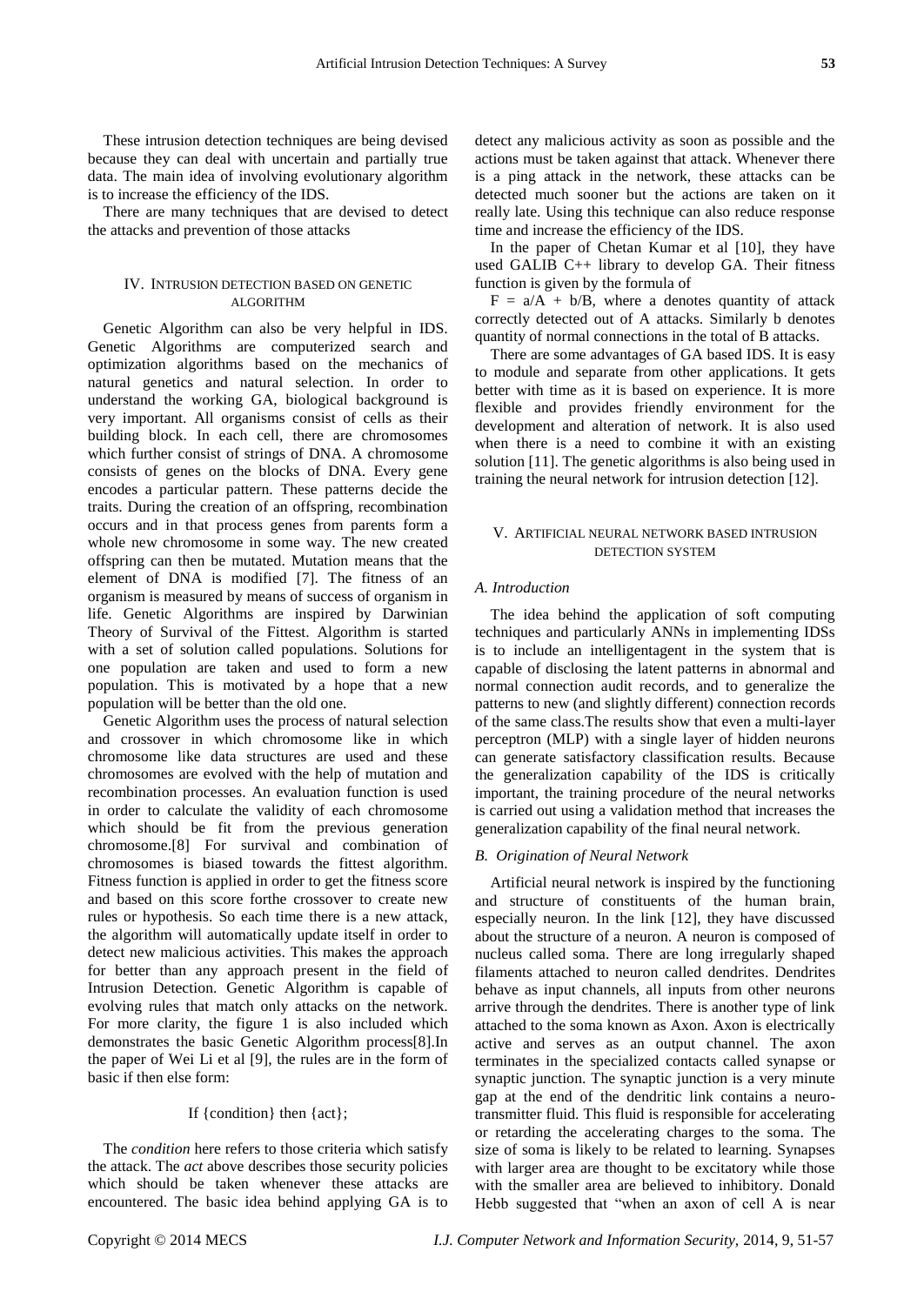enough to excite a cell B and repeatedly takes part in firing it some growth process or metabolic changes take place in one or both cell such that A's efficiency as one of the cells firing bis increased".

The modern era of neural network research is credited with the work done by neuro-physiologist, Warren McCulloh and mathematician, Walter Pitts in 1943. Both of them wrote a paper on how neurons might work. The next major breakthrough in the fields of neural network was made by Donald Hebb in 1949. He wrote a book about the neurons in NN named as "The Organization Of Behavior". But this research did not help many researchers to solve the arising problem in this field. After the fifteen years of McColloh and Pitt's work, a new approach in Neural Network was introduced. This approach of perceptron not only became famous but solved many big problems of pattern recognition in NN. The perceptron was the first "practical" Artificial Neural Network. The idea of perceptron was originated from the functioning of the fly eye. Perceptron model comprises of three layers sensory unit, associative and response unit. The S unit comprises of 400 photo detectors receives input and gives binary output [13].

## *C. Research on Neural Network Intrusion Detection System*

There have been many researches in this field. Many models have been devised using the concept of Neural Network (NN). A new approach to Intrusion Detection using ANN and fuzzy clustering. In this paper [14], the researcher used the hybridization of fuzzy clustering and existing neural network. In this model, they have used FCM to generate training datasets. In this way, they have increased the performance of ANN. They also compared FCM-ANN with BPNN and other famous proposed models. In the paper [15], researchers have proposed IDS technique which is based on Evolutionary Neural Network. ENN uses an evolutionary algorithm which not only sets the internal parameter but also designs the architecture of neural network simultaneously. The design can be prepared by knowing how many weights are required and how many hidden nodes can be used. Ghosh and other researchers have used some basic properties of neural network in order to find out intrusion like feed-forward back propagation [16].

## *D. Advantages of Artificial Neural-Network based Intrusion Detection System*

There is a great amount of flexibility that allows room for the growth and general learning. If an element of neural network fails, it can continue without any problem by their parallel nature. In Intrusion Detection system, it gives potential to tackle the most prominent of multiple types of attacks. A neural network will make a quick analysis on the type of attacks which are regular and recognize the pattern and learn it for future. This not only increases the accuracy but also reduces manual labour and false alarm to some extent. It also makes sure that the attack once recognized cannot take place in the future. Its generalization property enables it to detect unknown

attacks and variations in the known attacks. The speed is also another advantage of having neural network. Artificial Neural Network has ability to assemble patterns which has common features and classifies the attack.

## VI. ARTIFICIAL NEURAL NETWORK BASED INTRUSION DETECTION SYSTEM

The major problem in the field of Intrusion Detection is how to differentiate between the normal activity and real threat. There are many models which are capable of detecting malicious activities but they have their own shortcomings and limitations the most common approach is to define the rules and recognize the datasets and whenever it deviates from the normal behavior there will be an alarm generated for the administrator. This method requires a lot of human attention, labor, time and this IDS generates lot of false alarm.

As we all know that, many organisms especially humans have survived billions of years. These organisms are capable of adapting any circumstance. This ability of surviving in harsh environment is possible only because of the Immune System. The immune system is a system of biological structures and processes within an organism that protects against disease. To function properly, an immune system must detect a wide variety of agents, from viruses to parasitic worms, and distinguish them from the organism's own healthy tissue [17]. In computer science, artificial immune systems are a class of computationally intelligent systems inspired by the principles and processes of the vertebrate immune system [18]. The algorithm typically exploits the immune system's characteristics of learning and memory to solve a problem.Before moving towards artificial immune system, we would like to discuss about the human immune system. An immune system has mainly four properties: detection, diversity, learning and tolerance. For human immune system, there are basically four layers: skin, pH temperature, Innate Immune System, Adaptive Immune System. There are some basic terminologies that we should know. An epitope is a recognizable characteristic of a molecule, as seen by an immune system. One of the greatest advantages of immune system is its ability to detect insiders and outsiders. Antigens are epitopes that are recognized by the immune system as outsiders. Antibodies are the part of immune system which is responsible of detecting and binding to the antigens.

First layer skin is a physical barrier which prevents any antigen to cross and enter into the human body. A pathogen is capable of entering into the system can penetrate through the skin it will meet a layer of pH temperature. Some pathogens can cross these two layers and they encounter the first immunity system that is the innate immunity system. This system has more specific response and has no memory. If the pathogen crosses all these layers, it will be taken care of by the second part of immune system which is the adaptive immune system which demonstrates responses to individual antigens [19] Inspiring from the working of immune system there has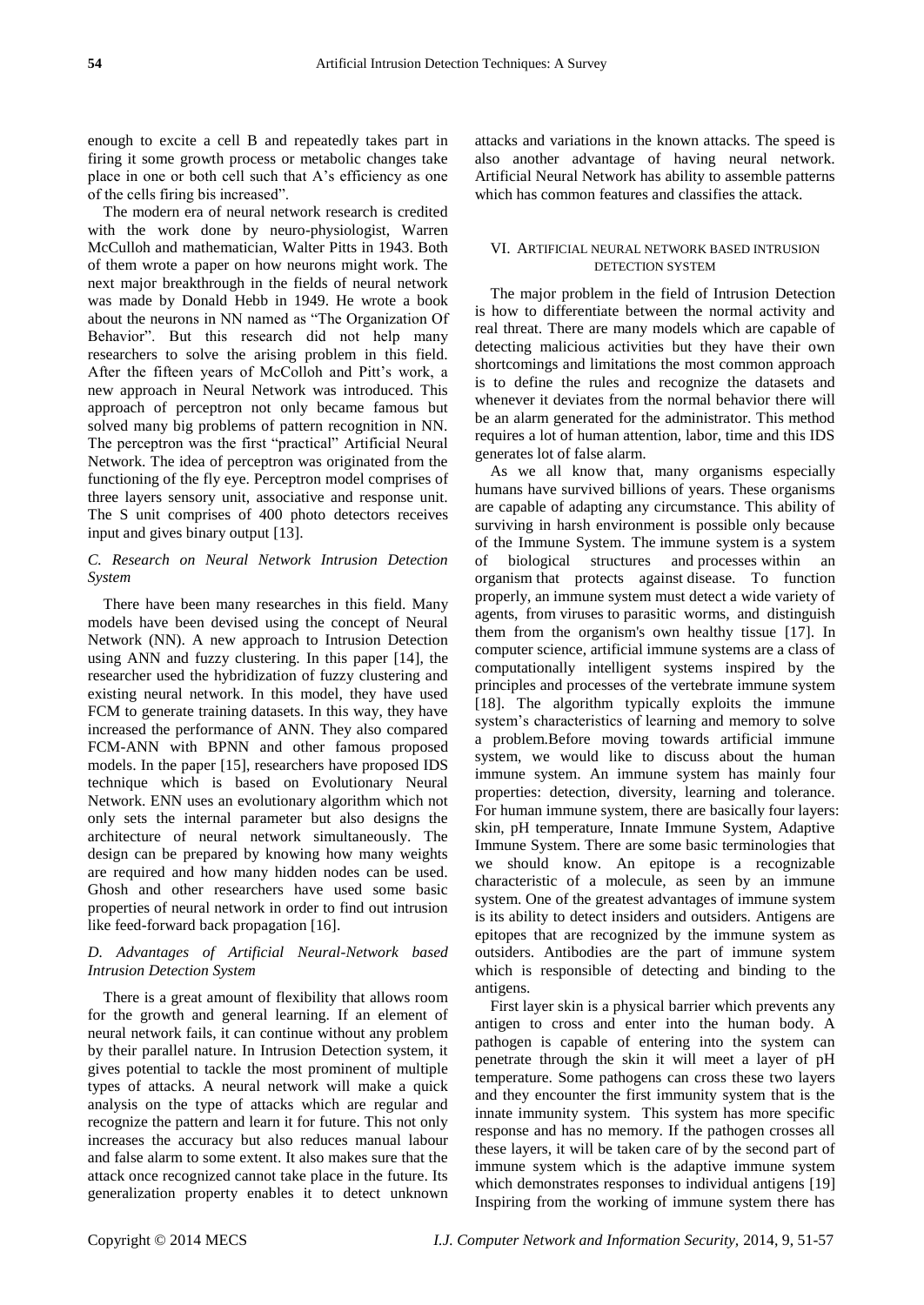been many models of Intrusion detection based on artificial immune system. Clonal selection, Negative selection and Immune networks are some famous models of IDS. The mechanism by which self-reactive lymphocytes are removed is known as negative selection and this process is known as clonal detection. These Tcells that remains alive in this process should not react with self –antigens. Immunological tolerance is the ability of lymphocytes not to react with the self-antigens. This whole mechanism described above inspires many negative selection algorithms in the field of artificial immune. There are many negative selection algorithms in the field of artificial immune system [20].There many negative selection algorithms which are being proposed by many researchers. The first algorithm was given by many researchers. The first algorithm was given by the Forrest in the year 1994[21].

The algorithm starts with the production of asset of self strings states the normal conditions of the system. After this, the main aim is to produce a group of detectors that bind the complement of self-antigens. These detectors are also applied to new data whether it manipulated or not. Many researchers are going to increase the efficiency [23][24]. Here is some comparisons being made between few evolutionary approaches used in latest IDS table 2.

### VII. CONCLUSION

Lot of research work has been going on Intrusion Detection System. There are many types of software available on Intrusion prevention system and intrusion detection system based on the Traditional approaches. But their performance is not too efficient as there is a greater chance of false alarm and updating is mandatory after a fixed period of time. These limitations can be avoided up to a certain level by the implication on Evolutionary based IDS (EBIDS). Whenever there is a new attack on the network, detects the anomaly and train itself to for this threat. In this way, it updates itself against new attacks.

#### VIII. FUTURE WORK

Though EBIDS has greater advantage on the Traditional based IDS, but there are no full proof system. From the above comparative analysis, we have seen that neural network based IDS is one of the most efficient IDS in the field of Intrusion detection system. There are some limitations on ANN that can be overcome with a little bit of modification and manipulation. There can be hybridization of Genetic Algorithm and Neural Network in order to overcome the limitations of the IDS. There have been many researches on hybridization of different models. The future of IDS lies in Evolutionary Techniques.

#### **REFERENCES**

[1] http://en.wikipedia.org/wiki/Internet.

- [2] Michael E. Whitman, Herbert J. Mattord "Principles of Information Security" pp.
- [3] Karthikeyan .K.R and A. Indra "Intrusion Detection Tools and Techniques – A Survey"International Journal of Computer Theory and Engineering, Vol.2, No.6, December, 2010 pp 901-906.
- [4] Michael E. Whitman, Herbert J. Mattord "Principles of Information Security" pp.
- [5] http://www.sans.org/security-resources/idfaq /statistic\_ids.php.
- [6] Iftikar Ahmad, Azween B Abdullah, Abdullah S Alghamadi Comparative Analysis of Intrusion Detection Approaches 2012 21th International Conference on Computer Modelling and Simulation pp 586-591.
- [7] S. Rajasekaran, Pai G. A. Vijayalakshmi "Neural Networks, Fuzzy Logic, and Genetic Algorithms: Synthesis and Applications" pp.
- [8] Mohammad SazzadulHoque, Md. Abdul Mukit and Md. Abu NaserBikas "AN IMPLEMENTATION OF INTRUSION DETECTION SYSTEM USING GENETIC ALGORITHM" International Journal of Network Security & Its Applications (IJNSA), Vol.4, No.2, March 2012 pp 110-120.
- [9] Wei Li, Using Genetic Algorithm for Network Intrusion Detection.
- [10] AnupGoyal, Chetan Kumar (2008) GA-NIDS: A Genetic Algorithm based Network Intrusion Detection System.
- [11] S. Rajasekaran, Pai G. A. Vijayalakshmi "Neural Networks, Fuzzy Logic, and Genetic Algorithms: Synthesis and Applications" pp.
- [12] http://library.thinkquest.org/C007395/tqweb/history.html.
- [13] Gang Wang, Jinxing Hao,Jian Ma, Lihua Huang "A new approach to intrusion detection using Artificial Neural Networks and fuzzy clustering".
- [14] Sang-Jun Han and Sung-Bae Cho "Evolutionary Neural Network for Anomaly Detection Based on the Behaviour of a Program", IEEE Transaction on System, Man, and Cybernetics- Part B CYBRNETICS VOL. 36, NO. 3, JUNE 2006.
- [15] Deqiang Zhou," Optimization Modeling for  $GM(1,1)$ Model Based on BP Neural Network " I. J. Computer Network and Information Security, 2012, 1, 24-30 Published Online February 2012 in MECS (http://www.mecs-press.org/) DOI: 10.5815/ijcnis.201 2.01.03.
- [16] http://en.wikipedia.org/wiki/Immune system.
- [17] .http://en.wikipedia.org/wiki/Artificial immune system.
- [18] ArefEshghiShargh "Using artificial immune system on Implementation of Intrusion Detection System", 2009 Third UKSim European Symposium on Computer Modelling and Simulation.
- $[19]$  http://www.artificial-immune-systems.org/ algorithms.shtml.
- [20] Susan C. Lee, David V. Heinbuch "Training a Neural-Network Based Intrusion Detector to Recognize Novel Attacks" IEEE TRANSACTION ON SYSTEM, MAN AND CYBERNETICS- PART: SYSTEMS AND HUMANS, VOL. 31, NO. 4, JULY 2001.
- [21] Chung-Ming Ou, C. R. Ou "Multi-Agent Artificial Immune Systems (MAAIS) for Intrusion Detection: Abstraction from Danger Theory" Agent and Multi-Agent Systems: Technologies and Applications Lecture Notes in Computer Science Volume 5559, 2009, pp 11-19.
- [22] Patricia Mostardinha, Bruno Filipe Faria, André Zúquete, FernãoVistulo de Abreu "A Negative Selection Approach to Intrusion Detection" Artificial Immune Systems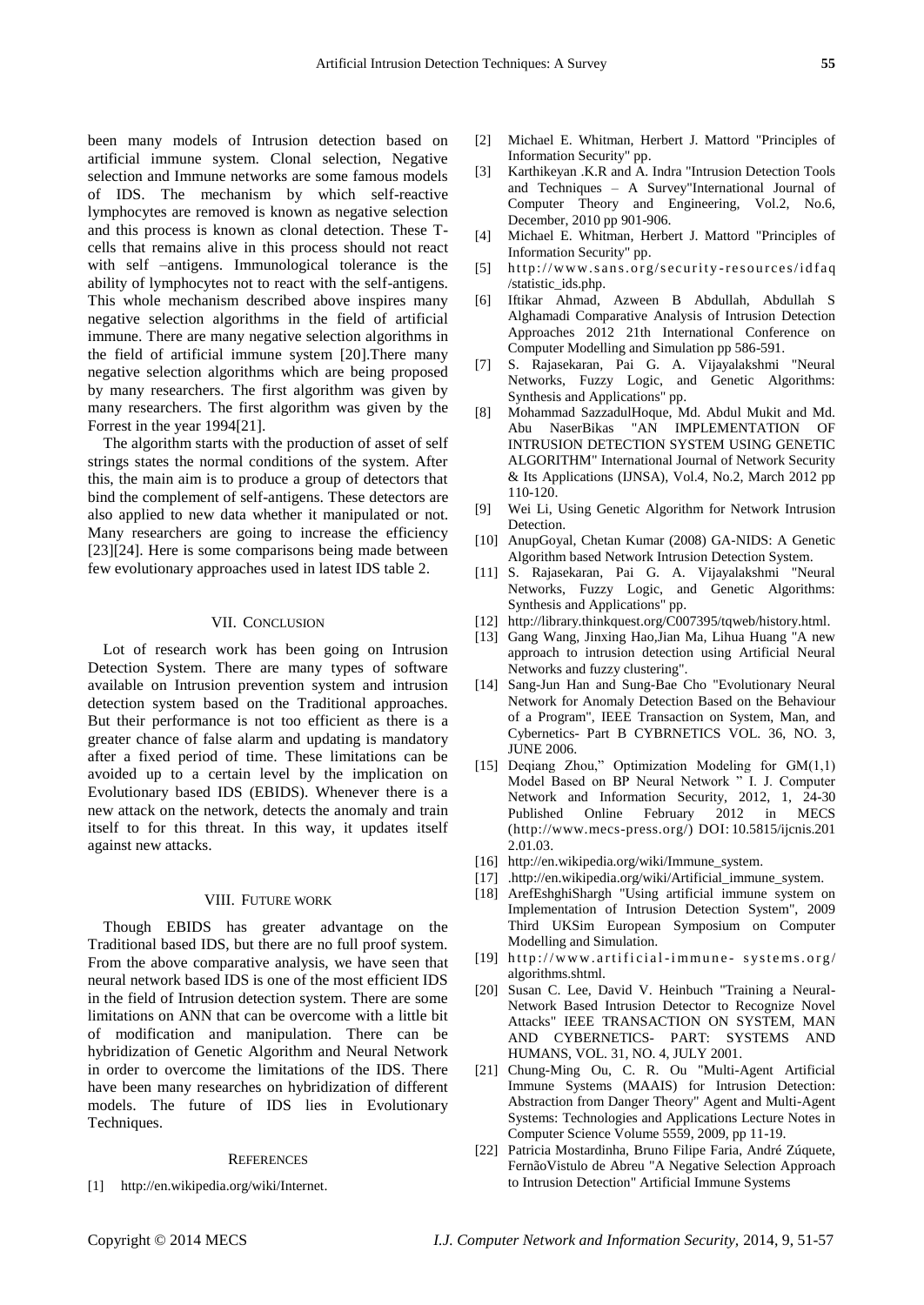Lecture Notes in Computer Science Volume 7597, 2012, pp 178-190.

[23] Mahdi Mohammadi, Ahmad Akbari, BijanRaahemi, BabakNassersharif "A Real Time Anomaly Detection

System Based on Probabilistic Artificial Immune Based Algorithm" Artificial Immune Systems Lecture Notes in Computer Science Volume 7597, 2012, pp 205-217.



Fig. 1: Basic Genetic Algorithm Process

|  | Table 2: Comparisons between Evolutionary Intrusion Detection Approaches |  |
|--|--------------------------------------------------------------------------|--|
|--|--------------------------------------------------------------------------|--|

| Approaches                                    | <b>Artificial Neural Network</b>                       | <b>Artificial Immune System</b>                                        | <b>Genetic Algorithm</b>                                                             |
|-----------------------------------------------|--------------------------------------------------------|------------------------------------------------------------------------|--------------------------------------------------------------------------------------|
| <b>Intrusion Detection</b><br>Techiques       | Anomaly                                                | Anomaly                                                                | Misuse                                                                               |
| <b>Input Data</b>                             | Data sets, perceptron                                  | Data sets, Sequence of<br>Algorithms                                   | Data sets, Fitness<br>Function                                                       |
| Detecting known threats                       | Yes                                                    | Yes                                                                    | Yes                                                                                  |
| Detecting unknown threats                     | <b>Yes</b>                                             | Yes                                                                    | N <sub>0</sub>                                                                       |
| Related paper work<br>included in this survey | Gang Wang [13], Sang-Jun<br>Han [14], Susan C. Lee[19] | Chung-Ming Ou[20],<br>Patricia Mostardinha[21],<br>Mahdi Mohammadi[22] | Md. SazzadulHoque <sup>[8]</sup> ,<br>Wei Li <sup>[9]</sup> , Chetan<br>Kumar $[10]$ |
| Performance of IDS                            | High                                                   | Moderate                                                               | Low                                                                                  |